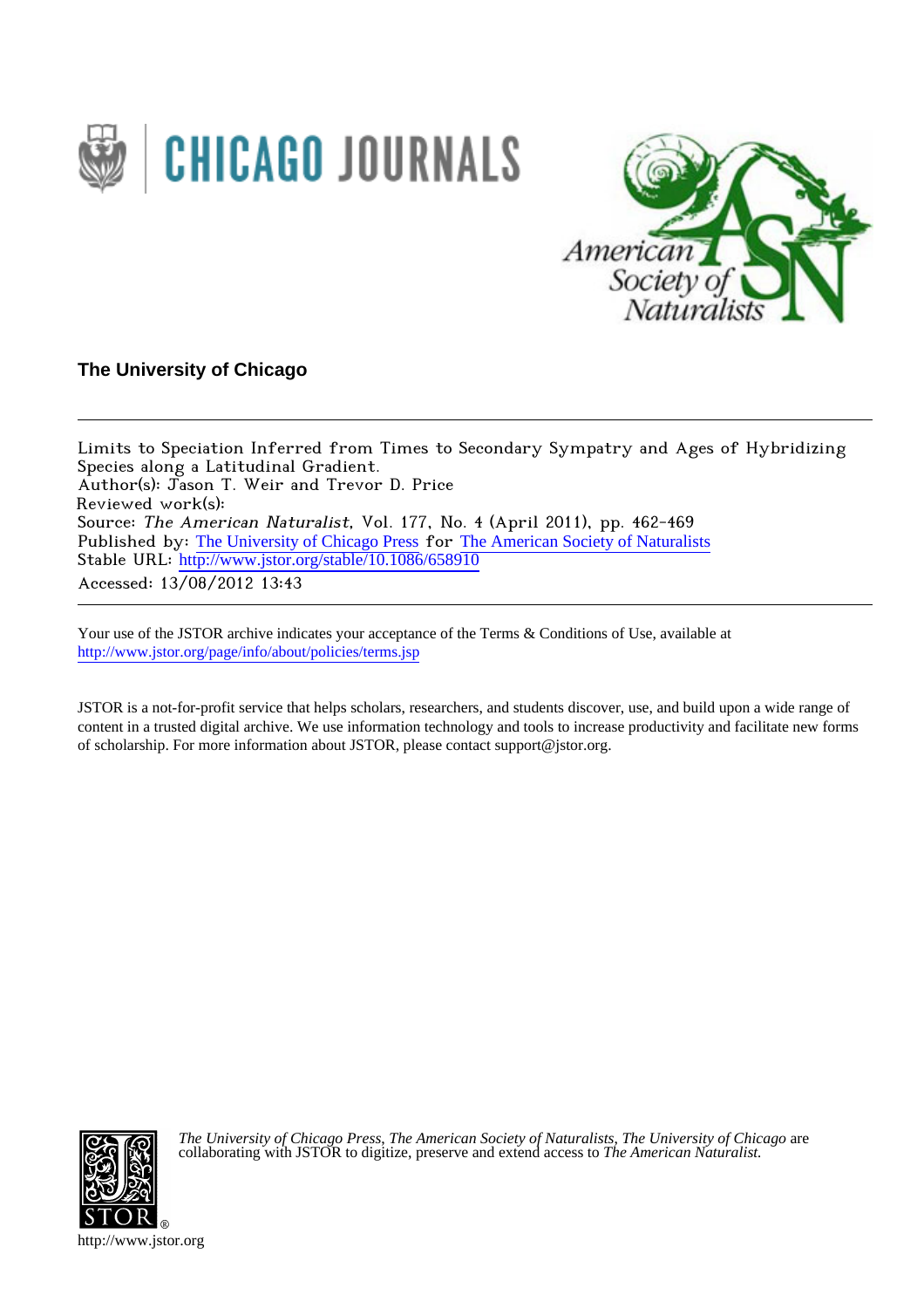# **Limits to Speciation Inferred from Times to Secondary Sympatry and Ages of Hybridizing Species along a Latitudinal Gradient**

# Jason T. Weir<sup>1,2,\*</sup> and Trevor D. Price<sup>2</sup>

1. Department of Biological Sciences, University of Toronto Scarborough, Toronto, Ontario M1C 1A4, Canada; 2. Department of Ecology and Evolution, University of Chicago, Chicago, Illinois 60637

*Submitted March 14, 2010; Accepted December 15, 2010; Electronically published February 23, 2011*

*Dryad data*: [http://dx.doi.org/10.5061/dryad.8098.](http://dx.doi.org/10.5061/dryad.8098)

abstract: Range expansions are critical to renewed bouts of allopatric or parapatric speciation. Limits on range expansions—and, by implication, speciation—include dispersal ability and permeability of geographical barriers. In addition, recently diverged taxa may interfere with each other, preventing mutual expansion of each other's range into sympatry, because reproductive isolation is incomplete and/or ecological competition particularly strong. On the basis of geographical distributions and mitochondrial DNA phylogenetic information for 418 recently diverged species of New World birds, we estimate that secondary sympatry takes on the order of millions of years following population splitting and hence could impose an important limit on the rate of range expansion, thereby limiting further rounds of species formation. Average rates of achievement of sympatry have been faster in the temperate region (we estimate 1.7 million years to sympatry at  $60^{\circ}$ ) than in the tropics (3.2 million years to sympatry at the equator). Evidence from the ages of species with hybrid zones implies that one factor associated with the slowed sympatry in the tropics is the rate of accumulation of reproductive isolation.

*Keywords:* hybrid zones, latitudinal diversity gradient, birds, reproductive isolation, sympatry, speciation rates.

#### **Introduction**

Species that form in allopatry (or parapatry) must have smaller ranges than their ancestors. By implication, and given the predominance of allopatric modes of speciation (Coyne and Orr 2004; Phillimore et al. 2008), speciation rates are limited by the ease of range expansions: species with very small ranges will not produce daughters (Rosenzweig 1995). Range expansions are limited by the permeability of physical barriers as well as features of the environment beyond the current range, including abiotic

\* Corresponding author; e-mail: jason.weir@utoronto.ca.

and biotic factors such as competition and disease (Ricklefs 2009, 2010). An important biotic limit on range expansions is set by mutual interactions of sister taxa, which inhibit each other's spread into sympatry (Price 2008; Ricklefs 2009). Closely related parapatric species with abutting ranges, which may or may not include hybrid zones, are widespread (Ricklefs 2009; Rundell and Price 2009). Establishment of sympatry between such taxa clearly requires development of reproductive isolation and may also be slowed because closely related species are ecologically similar (e.g., Peterson et al. 1999) and competitively exclude one another from each other's range.

The difficulty of achieving sympatry between sister species (so-called secondary sympatry) may ultimately slow speciation rates (fig. 1). To illustrate, consider the speciation process, which in birds typically begins when an ancestral species expands its geographic range across preexisting barriers (fig. 1*b*) or is bisected by new barriers. Barriers allow formation of new sister species on either side. When species have formed on opposite sides of all barriers in a continent, further rounds of speciation can occur only if sister species are able to expand their ranges into sympatry (fig. 1*c*). The ability of each species to become sympatric provides an important limit on further rounds of speciation and the buildup of diversity within each region. If sympatry is retarded, further rounds of speciation will be delayed and speciation rates will slow. To determine the importance of secondary sympatry as a limit to speciation, we set out to estimate the timescale over which secondary sympatry arises. Long waiting times to achievement of secondary sympatry—for example, involving millions of years—would suggest that secondary sympatry provides an important rate-limiting step to the diversification process.

We consider the rate at which newly formed taxa become sympatric along the latitudinal gradient of New

Am. Nat. 2011. Vol. 177, pp. 462-469. © 2011 by The University of Chicago. 0003-0147/2011/17704-52001\$15.00. All rights reserved. DOI: 10.1086/658910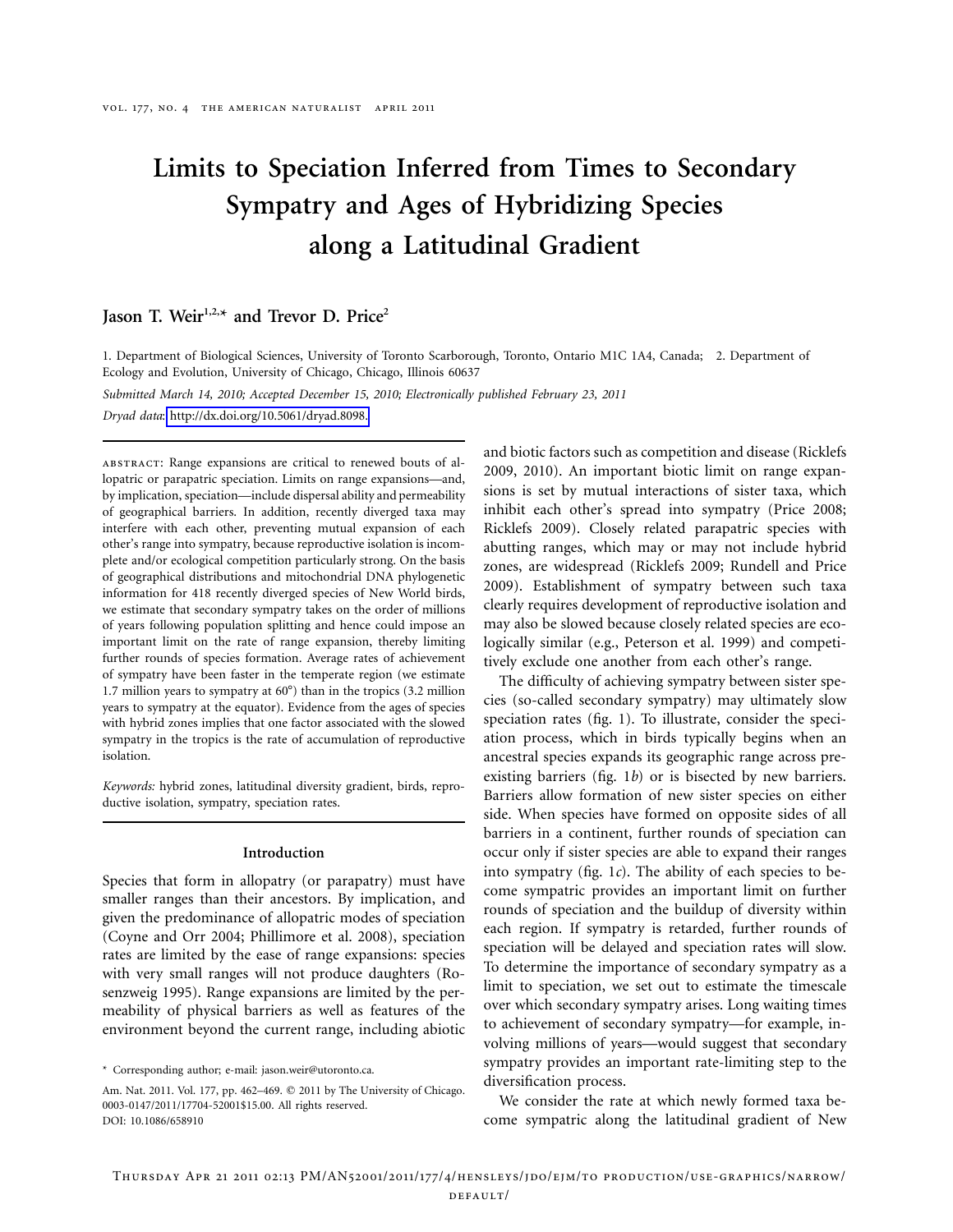

**Figure 1:** Progressive buildup of regional species diversity; ultimate limits to speciation are set by the ability of species to expand ranges (*b*), which often involves achievement of secondary sympatry (*c*). Three species shown are labeled 1–3 and are distributed on either side of a barrier.

World birds for which detailed range maps and extensive genetic data are available. By studying the rate of formation of sympatry throughout the New World, we are able to ask how sympatry may limit speciation in regions that differ in both climate and recent history and also evaluate factors that may limit sympatry. We compare molecular divergence times of sister taxa that are sympatric, parapatric, or allopatric in order to address the following specific questions: (1) How long does it take to achieve secondary sympatry? Although we find a few examples of very young sympatric species, we show that secondary sympatry generally requires millions of years to achieve. (2) Are there differences in the rate of secondary sympatry along the latitudinal gradient? We find that high latitudes have younger sympatric species than the tropics. In the "Discussion" we consider explanations for this finding (i.e., possible differences in barriers, ecological opportunity, and reproductive isolation) and consequences for the latitudinal gradient in diversity. (3) Is the rate of achievement of secondary sympatry associated with more rapid gain of reproductive isolation? We use ages of divergence for species pairs forming hybrid zones to show that the rate of acquisition of reproductive isolation is indeed slower in the tropics, although this is conceivably an effect, rather than a cause, of delayed achievement of sympatry in the tropics.

### **Methods**

Our approach follows the methods introduced by Avise and Walker (1998; see also Avise et al. 1998) in a more general analysis of timing of speciation. We use the average age of sister taxa in sympatry to place an upper bound on the rate at which sympatry is formed and the average age of the deepest (allopatric or parapatric) divergences within these sisters to place a lower bound on this rate (fig. 2).

We generated a large data set, using molecular phylogenetic trees for New World birds at the genus level with complete or nearly complete species-level sampling, provided mitochondrial cytochrome b sequences were available (in some cases, the trees themselves were based on other genes, but cytochrome b sequences are always used for distance estimation). We excluded marine and aquatic bird orders and species endemic to oceanic islands (continental island species were included). At northern latitudes, a small number of groups possess a species with both Holarctic and Palearctic distributions. Less than 7% of all comparisons were of taxa pairs with midpoint latitudes in the southern latitude temperate region.

Each node along a phylogenetic tree was classified as allopatric if the geographic ranges of the descendant lin-



**Figure 2:** Example phylogenetic tree with five zoogeographic taxa. Nodes are labeled as allopatric (*diamonds*), parapatric (*triangles*), or sympatric (*circles*) on the basis of geographic ranges at the present. Taxa at the tree tips are labeled *a*–*g*, and their geographic ranges are plotted. Sympatric range overlap is illustrated by gray areas. Parapatric contact zones are shown by dashed line (between *b* and *c*). Solid symbols represent node ages analyzed in this study. These include sister zoogeographic taxa (*solid circles*) and the oldest allopatric or parapatric nodes within these (*solid triangle*). Zoogeographic taxa 1 and 2 form a sympatric sister zoogeographic pair, as do taxa 4 and 5. However, taxa 2 and 3, though sympatric, do not represent sister zoogeographic taxa because 2 is more closely related to 1 than it is to 3.

Thursday Apr 21 2011 02:13 PM/AN52001/2011/177/4/hensleys/jdo/ejm/to production/use-graphics/narrow/ default/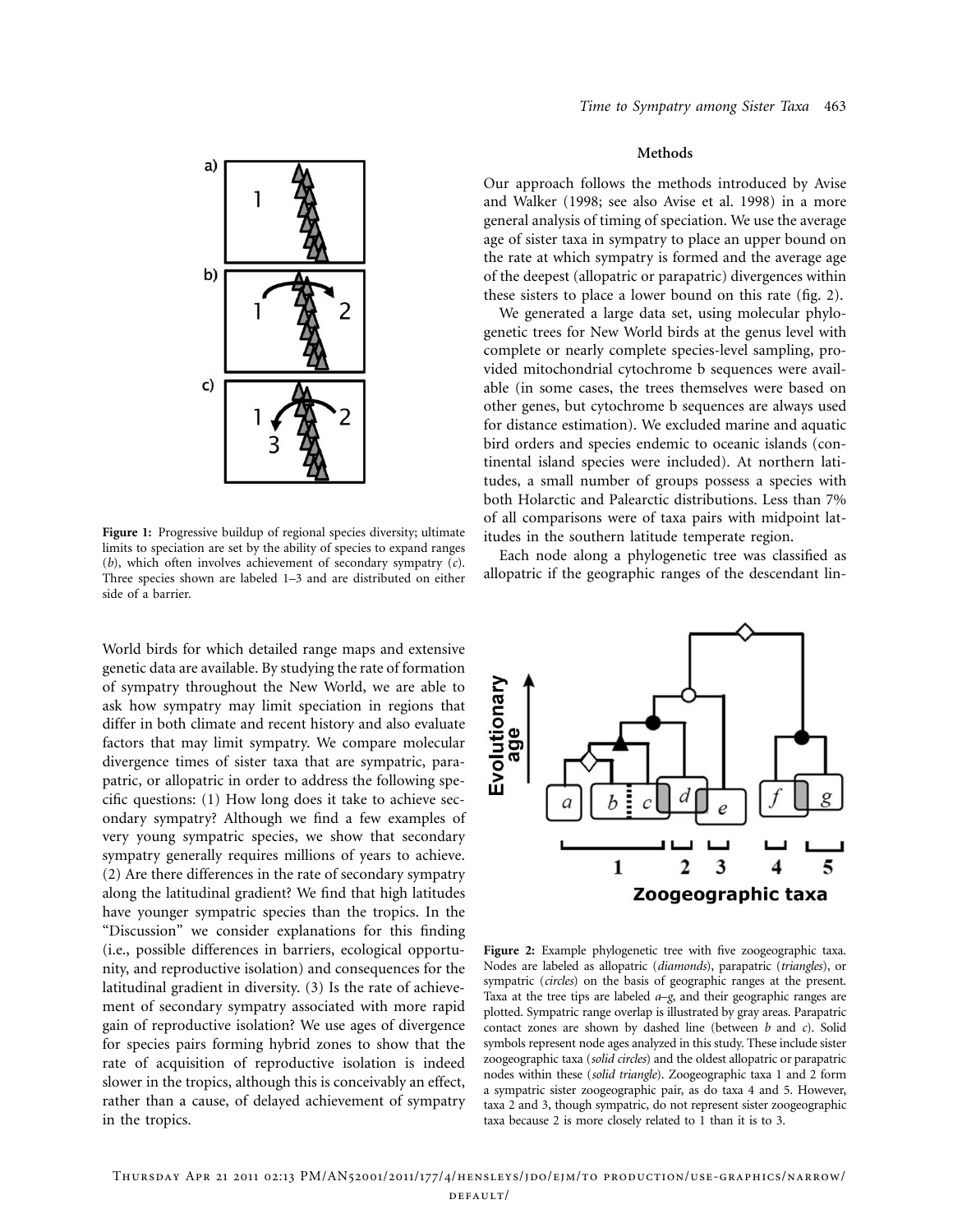eages had no geographic contact, parapatric if ranges abutted and came into geographic contact but did not overlap (local coexistence along parapatric contact zones does not here qualify as sympatry), or sympatric if ranges overlapped, typically by hundreds of kilometers or more. Sympatry includes partial sympatry, in which a portion of one lineage's range overlaps a portion of the other, as well as complete sympatry, in which the smaller range is completely included within the range of the larger. We do not make a distinction between partial and complete sympatry in our analysis because even partial sympatry generally indicates the ability of both species to maintain their identities while coexisting. Along elevational slopes of the Andes, taxa are considered sympatric if they overlap broadly in altitude but parapatric if their ranges come in altitudinal contact without altitudinal overlap. Only breeding geographic ranges were analyzed (migration routes and wintering range were excluded). Species geographic ranges were obtained from digitized range maps for all New World Birds (Ridgely et al. 2003) and from maps in the Birds of North America Online database [\(http://](http://bna.birds.cornell.edu/BNA/) [bna.birds.cornell.edu/BNA/\)](http://bna.birds.cornell.edu/BNA/) and field guides (Hilty and Brown 1986; Howell and Webb 1995; Ridgely and Greenfield 2001; Schulenberg et al. 2007).

We estimated approximate dates of splitting for nodes of interest by applying a molecular clock of 2.1% per million years (1.05% per lineage per million years) to GTR- $\gamma$  genetic distances of the mitochondrial cytochrome b sequences, obtained using PAUP (ver. 4.0b10; Swofford 2002). The 2.1% clock is based on 74 avian calibrations spanning 12 taxonomic orders (Weir and Schluter 2008) using the same gene and model of sequence evolution as used here. The clock appears consistent over the past 12 million years and across most avian orders, supporting its general usefulness for molecular dating for the timescales relevant to this analysis. We averaged over many pairs of taxa, with the expectation that errors in dating would not result in any consistent biases. Importantly, for birds all lines of evidence point to similar rates of sequence evolution across the latitudinal gradient in mitochondrial protein coding genes (Bromham and Cardillo 2003; Weir and Schluter 2008).

We used empirical base pair frequencies  $(A = 0.275,$  $C = 0.344, G = 0.132, T = 0.250$  and estimated other parameters of the GTR- $\gamma$  model using maximum likelihood for the entire data set of 543 sequences ( $\gamma$  = 0.429; reversible substitution rates: A to  $C = 1.883$ , A to  $G = 12$ , A to T = 1.117, C to G = 0.354, C to T = 13.160, G to  $T = 1$ ). Although models simpler than GTR- $\gamma$  might suffice for smaller data sets, to be consistent, we use the GTR- $\gamma$  model throughout. DNA sequences were generated using standard sequencing methods (Weir and

Schluter 2007) or were obtained from GenBank (data available in Dryad; [http://dx.doi.org/10.5061/dryad.8098\)](http://dx.doi.org/10.5061/dryad.8098).

Sequences diverge prior to population splitting, because ancestral populations are polymorphic when splitting occurs (Edwards and Beerli 2000). For birds, best estimates indicate that coalescent dates for mitochondrial sequences at both low and high latitudes generally precede population splitting by 0.2–0.3 million years, on average (Moore 1995; Weir 2006). Because the discrepancy between coalescent times and population splitting appears relatively small and similar in temperate and tropical regions (comparing data in Moore 1995 with those in Weir 2006), we approximate the date of population splitting with the coalescent date.

Phylogenetic trees were used to define clades that consist of allopatric and parapatric lineages, but not sympatric ones. These clades of allopatric and parapatric taxa, referred to as zoogeographic taxa hereafter, may contain either a single monotypic species or else multiple taxa (species or subspecies; fig. 2). Zoogeographic taxa are generally equivalent to zoogeographic species (Mayr and Short 1970; Fjeldså and Krabbe 1990; Mayr and Diamond 2001; Weir 2009), except that they do not condition on taxonomy and in rare cases may even contain members of different genera. We studied the most closely related pairs of zoogeographic taxa (referred to as sister zoogeographic taxa hereafter) that show some sympatry with each other (by definition, sister zoogeographic taxa have some sympatric overlap). Sister zoogeographic taxa represent the youngest taxa that have achieved sympatry (solid circles in fig. 2). Note that the definition of these taxa is unambiguous because sympatry, rather than taxonomy, is used to circumscribe them.

#### *Times to Sympatry*

We use the average age of sister zoogeographic taxa to provide an upper-bound estimate of the time at which sympatry is achieved, and we use the average evolutionary ages of the deepest phylogenetic splits within these taxa (solid triangle in fig. 2) to provide a lower-bound estimate on the time required for sympatry. On average, time to sympatry lies somewhere between the age of sympatric zoogeographic taxa and the age of the oldest allopatric or parapatric taxa within these taxa; we use the midpoint as an approximate estimate for comparing differences in times to sympatry across the latitudinal gradient. We estimated averages across the latitudinal gradient using a least squares regression of age versus midpoint latitude. Using quantile regression of the median value of age, as opposed to least squares regression, gave similar results, and we report only the least squares regression results.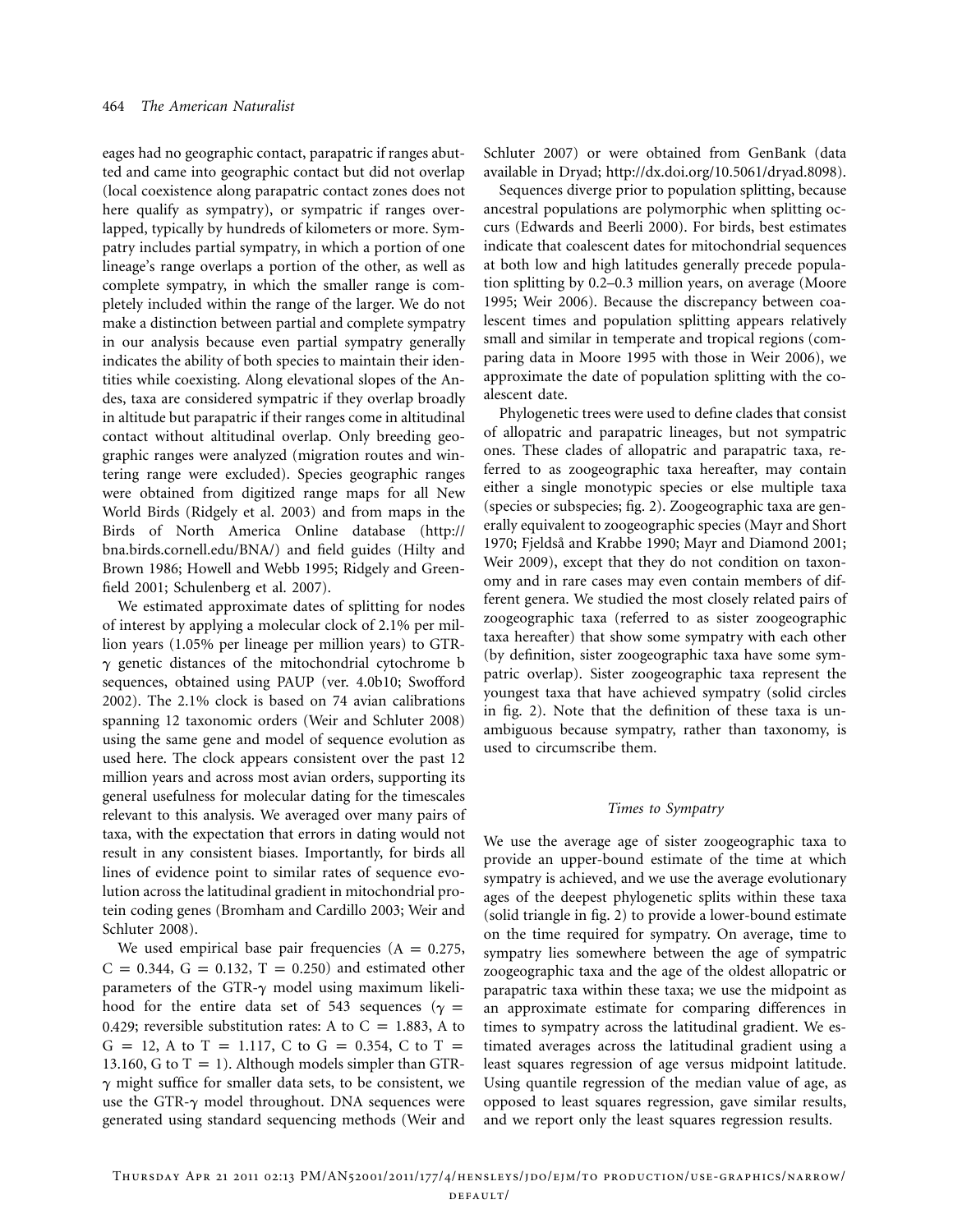## *Hybrid Zone Data*

To evaluate rates of development of premating reproductive isolation, we estimated the ages of taxa that meet in hybrid zones. We analyzed hybrid zones both between species and between phylogroups (defined as geographically separated populations that are reciprocally monophyletic in mitochondrial DNA) but did not include zones of introgression between subspecies that do not represent separate phylogroups. We obtained information on hybrid zones primarily from McCarthy (2006), corroborated from a number of other sources. We excluded parapatric and sympatric taxa that are known to have hybridized but do not form hybrid zones. We also excluded parapatric taxa with insufficient information on hybridization. It is probable that many potential hybrid zones from the tropics and a few from northern temperate latitudes remain to be described because populations along their zones of contact have yet to be studied.

#### *Latitudinal Comparisons*

For both of our comparisons—times to sympatry and ages of hybridizing taxa—we evaluated variation along the latitudinal gradient. We defined latitudinal position of sympatric sister zoogeographic taxa as the midpoint latitude of the region of sympatric overlap, and we used the same midpoint latitude for the deepest phylogenetic splits within sister zoogeographic taxa. The midpoint latitude of the region of sympatry is appropriate for contrasts with relatively small latitudinal extents, but uncertainty is introduced when latitudinal extents are large. As such, we excluded all sister zoogeographic taxa with sympatric regions exceeding 30° (eight contrasts were excluded, though results were very similar when they were included). We compared ages of taxa forming hybrid zones at different latitudes using the midpoint latitude of the hybrid zone. In all cases, we took absolute values of midpoint latitudes from the Southern Hemisphere.

#### **Results**

Ages and midpoint latitudes for the entire data set are available in Dryad [\(http://dx.doi.org/10.5061/dryad.8098\)](http://dx.doi.org/10.5061/dryad.8098).

#### *Establishment of Sympatry*

Age of sympatric sister zoogeographic taxa show a significant decline with increasing latitude ( $\beta$  =  $-0.0166 \pm 0.0083$  [SE],  $t = -2.0$ ,  $N = 137$ ,  $P =$ 0.048, *y*-intercept = 3.57), though the relationship is only marginally significant; sympatric sister zoogeographic taxa near the equator (mean  $3.57 \pm 0.42$  million years, 95% confidence interval) are estimated to be 1 million years older on average than pairs at high latitudes (mean 2.58  $\pm$ 0.73 million years, 95% confidence interval at  $60^\circ$  latitude; fig. 3). The ages of the deepest phylogenetic splits within each pair of sympatric sister zoogeographic taxa decrease significantly with latitude ( $\beta = -0.0311 \pm 0.0095$  [SE],  $t = -3.26$ ,  $N = 75$ ,  $P < 0.0017$ , *y*-intercept = 2.78), from an average of 2.78  $\pm$  0.43 million years (95% confidence interval) near the equator to 0.91  $\pm$  0.86 million years (95% confidence interval) at  $60^{\circ}$  latitude (fig. 3). The actual time to sympatry at each latitude lies, on average, somewhere in the interval between these upper and lower bounds, and we use the midpoint as a rough approximation. This midpoint line has a slope of  $-0.0238$  and ages of 3.18 million years at the equator and 1.74 million years at  $60^\circ$  latitude (fig. 3). We infer that time to sympatry is about 1.44 million years longer at the equator than at 60°.

#### *Reproductive Isolation*

The presence of hybrid zones at all latitudes (fig. 4) implies that geographic contact is achieved prior to the completion of premating reproductive isolation in at least some cases. Differences in the relative rate of achievement of reproductive isolation across the latitudinal gradient can be directly assessed from the age of taxa in these hybrid zones. All latitudes possessed young hybrid zones, but the oldest



**Figure 3:** Latitudinal gradients in the average age of sympatric sister zoogeographic taxa and the deepest phylogenetic splits within these taxa. Least squares linear regression lines are plotted. Dashed line gives the midpoint between these two regression lines.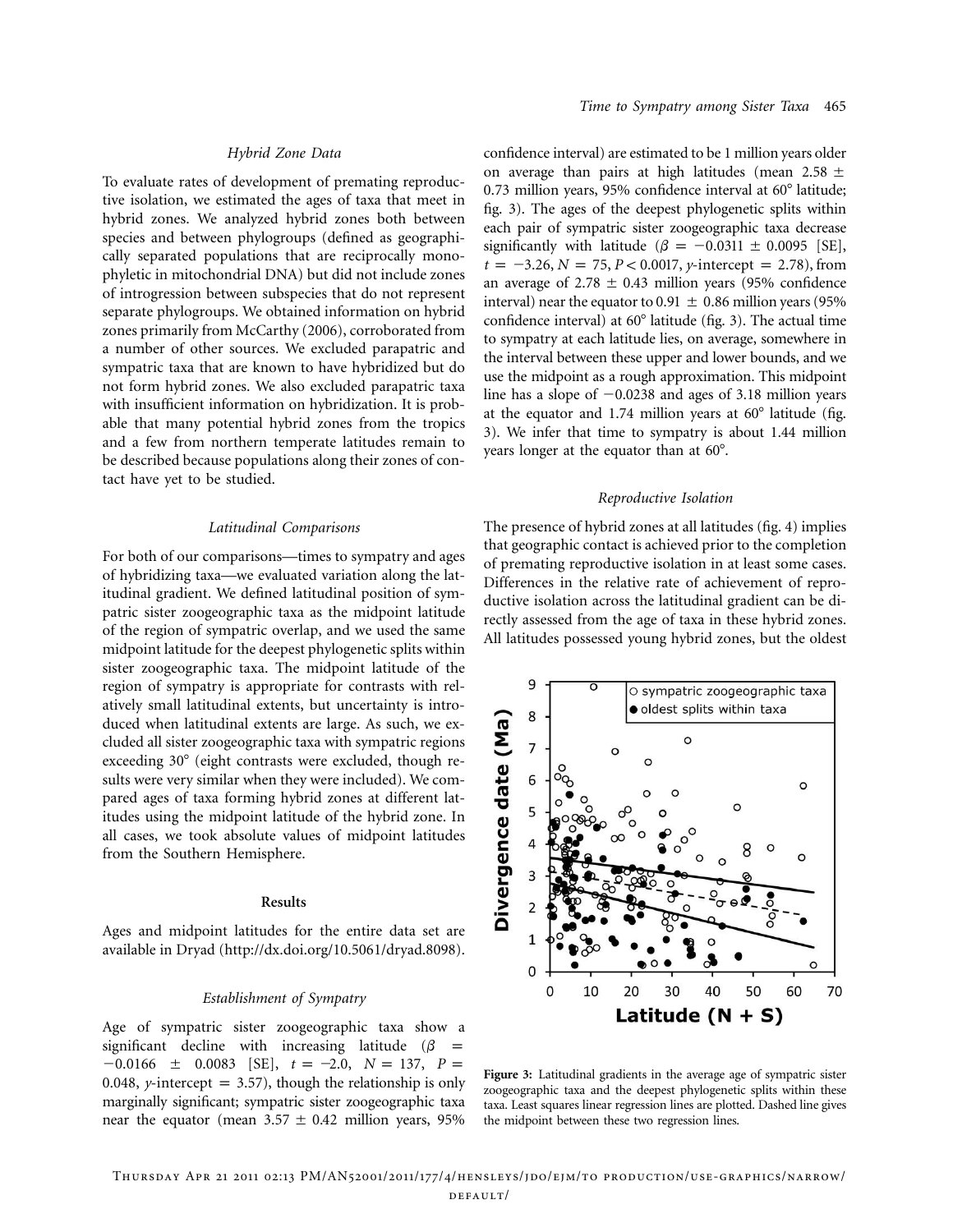

**Figure 4:** Divergence dates for New World species and phylogroup pairs that form hybrid zones. Least squares regression slope  $(\pm 95\%$ confidence limits) and loess curve (*gray line*) are shown.

hybrid zones occurred at lower latitudes, with hybridizing species pairs as old as 3.6 million years. In contrast, the oldest pair of species forming a hybrid zone above 45 latitude was  $< 1.5$  million years (fig. 4). Species pairs forming hybrid zones have an average age of 1.9 million years at the equator and  $0.98$  million years at  $60^\circ$  latitude, and the relationship between age of species and latitude was close to significance (fig. 4;  $\beta = -0.0159 \pm 0.0085$  [SE],  $t = -1.88$ ,  $N = 40$ ,  $P = 0.069$ , *y*-intercept = 1.93). This difference is likely underestimated because we excluded many potential hybrid zones from the tropics, often involving very old species pairs, as a result of limited information on the extent of hybridization. The absence of old species pairs with hybrid zones at high latitudes implies that high-latitude species achieve premating reproductive isolation at an earlier age than do those in the tropics.

#### **Discussion**

We report two main findings. First, sympatric sister zoogeographic taxa are typically separated by millions of years. This places a constraint on the rates of allopatric and parapatric speciation, which depend on range expansions. Second, although the data show much scatter (fig. 3), we estimate that sympatry took almost twice as long to achieve at low latitudes than at high latitudes (on average 3.2 million years at the equator; cf. 1.7 million years at  $60^{\circ}$ N).

These findings are robust to the vagaries of taxonomy (Tobias et al. 2008), being based on comparisons of sympatric taxa. They do depend on a rough calibrated molecular clock, relatively small contributions of ancestral polymorphism to divergence times, and the fact that rates of molecular evolution are not strongly correlated with latitude. Given current understanding, previous analyses imply that our results are robust to these assumptions (Weir and Schluter 2008). The ages of some pairs may also be affected by mitochondrial DNA introgression, but this can only mean that we have underestimated what are already long times to secondary sympatry.

With few exceptions, the evidence that speciation in birds involves an initial allopatric phase is overwhelming (Coyne and Price 2000; Coyne and Orr 2004; Phillimore et al. 2008). We therefore interpret the younger ages of sympatric zoogeographic sister pairs at high latitudes as evidence for faster rates of secondary sympatry following allopatry, rather than evidence for a greater contribution of rapid sympatric speciation away from the equator. At least three factors may lead to the tropics having a slower rate of secondary sympatry than temperate regions: (1) stronger barriers to range expansion, (2) differences in the strength of competitive exclusion, and (3) slower rates of development of reproductive isolation. We briefly consider each in turn.

#### *Barriers*

Barriers in the tropics may function for longer periods of time or may be less permeable and may thereby limit rates of secondary sympatry. Key Neotropical barriers for lowland tropical forest species—for example, the Andean cordilleras and wide Amazonian rivers—have operated as barriers to birds for millions of years (Sick 1967; Capparela 1991; Marks et al. 2002; Aleixo 2004; Rossetti et al. 2005; Burney and Brumfield 2009). In contrast, key barriers at high latitudes, such as the Pliocene and Pleistocene ice sheets, repeatedly bisected temperate birds and other groups into multiple refugia (e.g., Weir and Schluter 2004). Species ranges presumably have had more opportunity to come back into secondary contact, given the shorter time periods during which high-latitude barriers operated. In support of this, we find that a higher proportion of the deepest splits within zoogeographic sister taxa are parapatric at high latitudes (58%) than in the tropics (34%).

Dispersal propensity also appears to differ with latitude and may affect the ease of range expansion across barriers. Many tropical species show low dispersal propensity (Moore et al. 2008; Weir et al. 2009) consistent with the longer times to secondary sympatry, whereas many temperate species are highly dispersive, as evidenced by their ability to annually migrate great distances to escape low ambient winter temperatures (Paradis et al. 1998). Dispersal propensity is a double-edged sword. Low dispersal across barriers promotes differentiation, whereas high dis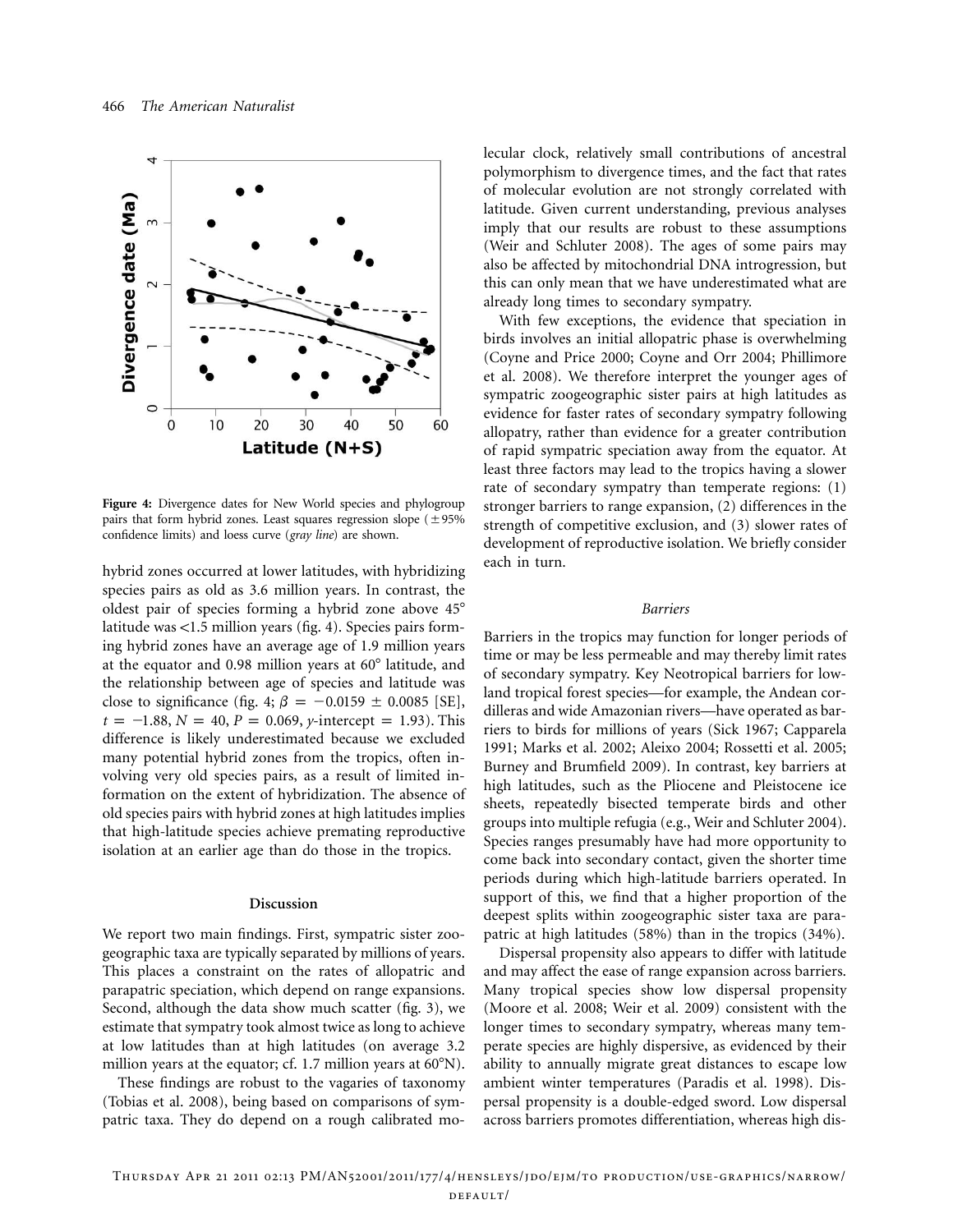persal promotes range expansion necessary for further rounds of speciation. In a general survey by Phillimore et al. (2006), families containing highly dispersive species are more species rich, suggesting that limits on range expansions ultimately limit speciation rates (fig. 1).

#### *Competitive Exclusion*

Given that parapatry is common at all latitudes (33 of the 75 deepest splits within sister zoogeographic taxa are parapatric; see data available in Dryad; [http://dx.doi.org/](http://dx.doi.org/10.5061/dryad.8098) [10.5061/dryad.8098\)](http://dx.doi.org/10.5061/dryad.8098), dispersal across barriers seems unlikely to be the only factor affecting secondary sympatry. Competitive exclusion is especially likely between closely related species, which are expected to be ecologically similar. As environments are filled with species, they should become more difficult to invade, making competitive exclusion between sisters more powerful. A steeper regional rather than local latitudinal diversity gradient (about five times steeper in New World birds across the northern latitudes; Hillebrand 2004) implies that a relatively high proportion of species in the tropics fails to establish in any one local community. Climatic disturbance (and associated extinctions) in high latitudes may have resulted in relatively undersaturated ecological communities, facilitating range expansions in the recent past. It is becoming more generally accepted that ecological space places an upper limit on local species diversity (Rabosky 2009; Ricklefs 2010), and to the extent that communities approach that limit, range expansions and hence ongoing speciation should become slowed (Weir 2006; Phillimore and Price 2008, 2009).

#### *Reproductive Isolation*

A final factor affecting range expansions, the development of reproductive isolation, is unique to recently diverged taxa. Although there are a few examples of very young sympatric continental species in birds (Benkman 1993) as well as more generally (Mallet 2008), it remains unclear how taxonomically widespread these species are (many of the youngest sympatric bird species are finch-billed forms; Price 2010) and whether they persist over long time periods (Price 2010). Instead, the evidence here implies that premating reproductive isolation regularly takes millions of years to complete. In consequence, even taxa divergent for long time periods may, on recontact, form stable hybrid zones (fig. 4) or completely merge back into one species, rather than spreading into sympatry. On the basis of the hybrid zone data, premating reproductive isolation appears to arise more quickly in the temperate region than in the tropics  $\langle$ <1.5 million years above 45°N vs. up to 3 or 4 million years at the equator). Avian song and plumage coloration also evolve faster at high versus tropical latitudes (Martin et al. 2010; Weir and Wheatcroft 2011), which implies, when combined with hybrid zone data, that premating isolation has accumulated more slowly in the tropics over the recent past.

A possible reason for the relatively fast rate of accumulation of reproductive isolation at high latitudes is that climatic disturbance has created more diversifying selection pressures (involving either ecological or secondary sexual traits), with reproductive isolation evolving as a correlated response (Weir and Wheatcroft 2011). In addition, or alternatively, rapid establishment of sympatry between partially reproductively isolated taxa—for reasons such as ease of dispersal across barriers at high latitudes and reduced ecological competition—may drive increased reproductive isolation (Noor 1999; Price 2008, chap. 14; Martin et al. 2010). Selection pressures to increase reproductive isolation in sympatry include ecological character displacement (with reproductive isolation evolving as a correlated response), reinforcement (strengthening of premating isolation as a result of selection against hybrids), and social competition (e.g., trait divergence driven by competition of males for territories; Noor 1999; Price 2008, chap. 14).

#### *Local Species Diversity*

Our results, together with those reported by Weir and Schluter (2007), point to slower recent speciation in tropical versus temperate regions. Many workers have posited faster speciation in the tropics, specifically to account for the high species diversity in these regions (Dobzhansky 1950; Fischer 1960; Rohde 1978, 1992; Davies et al. 2004; Allen et al. 2006; Wright et al. 2006; Mittelbach et al. 2007). However, if diversity is capped in any one region, it makes little sense to talk about speciation rate, which is expected to slow as diversity accumulates (Rabosky 2009). A decline in speciation rate has been observed in molecular phylogenies (Weir 2006; McPeek 2008; Phillimore and Price 2008). We suggest that as communities become more saturated with species, range expansions into secondary sympatry become more difficult and speciation slows (Phillimore and Price 2009).

In this view, our findings of faster rates of reproductive isolation and sympatry at high latitudes are consistent with temperate communities being further from saturation than tropical communities. One likely cause is extinction. High extinction rates at high latitudes would drive diversity below its saturation level, and ecological opportunity afforded by extinction would promote rapid episodes of reproductive isolation and sympatry. In support of this scenario, climatically disturbed higher latitudes do seem to have experienced higher extinction rates than lower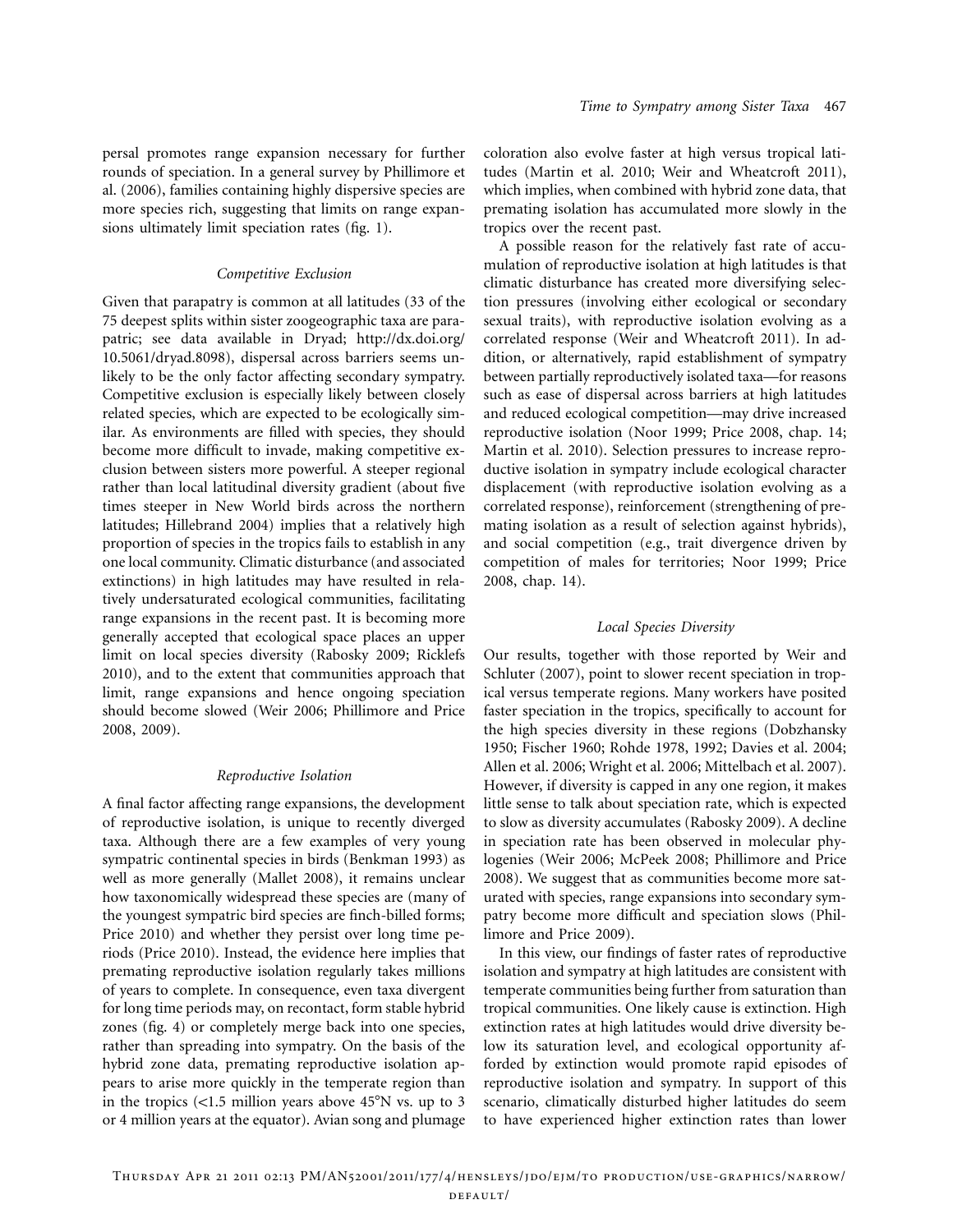latitudes, as demonstrated from marine fossils (Goldberg et al. 2005; Jablonski et al. 2006) and analyses of molecular relationships among birds and mammals (Weir and Schluter 2007). The latitudinal gradient in local species diversity, then, may arise because species diversity is further from saturation at high latitudes as a result of ongoing episodes of extinction but approaches saturation in less disturbed  $\rightarrow$  Coyne, J. A., and T. D. Price. 2000. Little evidence for sympatric tropical regions. Whether, in the absence of high extinction rates, levels of temperate diversity would catch up to trop-Davies, R. G., C. D. L. Orme, D. Storch, V. A. Olson, G. H. Thomas, ical levels ultimately depends on whether any cap on diversity in tropical and temperate regions is comparable (Pianka 1966; Wright 1983; Hawkins et al. 2003; Mönkkönen et al. 2006; Davies et al. 2007).

In conclusion, the long time spans it takes for sympatry to be achieved among divergent taxa place a severe limit on the rate of ongoing speciation, on the assumption that speciation is largely allopatric or parapatric. We suggest that secondary sympatry is limited by geographic barriers, Edwards, S. V., and P. Beerli. 2000. Perspective: gene divergence, ecological factors affecting interspecific coexistence, the rate of development of reproductive isolation, and their interaction and that these factors have been relatively less constraining in the recent past at higher latitudes.

#### **Acknowledgments**

P. Craze, A. B. Phillimore, D. Schluter, and two reviewer:  $\rightarrow$  Hawkins, B. A., R. Field, H. V. Cornell, D. J. Currie, J. F. Guegan, provided useful comments on earlier versions of this manuscript. Funding was supplied by a Natural Sciences and Engineering Research Council fellowship, the National Science Foundation, and University of Toronto start-up funds.

#### **Literature Cited**

- Aleixo, A. 2004. Historical diversification of a terra-firme forest bird superspecies: a phylogeographic perspective on the role of different hypotheses of Amazonian diversification. Evolution 58:1303–1317.
- Allen, A. P., J. F. Gillooly, V. M. Savage, and J. H. Brown. 2006. Kinetic effects of temperature on rates of genetic divergence and speciation. Proceedings of the National Academy of Sciences of the USA 103:9130–9135.
- Avise, J. C., and D. Walker. 1998. Pleistocene phylogeographic effects on avian populations and the speciation process. Proceedings of the Royal Society B: Biological Sciences 265:457–463.
- Avise, J. C., D. Walker, and G. C. Johns. 1998. Speciation durations and Pleistocene effects on vertebrate phylogeography. Proceedings of the Royal Society B: Biological Sciences 265:1707–1712.
- Benkman, C. W. 1993. Adaptation to single resources and the evolution of crossbill (*Loxia*) diversity. Ecological Monographs 63: 305–325.
- Bromham, L., and M. Cardillo. 2003. Testing the link between the latitudinal gradient in species richness and rates of molecular evolution. Journal of Evolutionary Biology 16:200–207.
- Burney, C. Q., and R. T. Brumfield. 2009. Ecology predicts levels of

genetic differentiation in Neotropical birds. American Naturalist 174:358–368.

- Capparela, A. P. 1991. Neotropical avian diversity and riverine barriers. Proceedings of the International Ornithological Congress 20: 307–316.
- Coyne, J. A., and H. A. Orr. 2004. Speciation. Sinauer, Sunderland, MA.
- speciation in island birds. Evolution 54:2166–2171.
- S. G. Ross, T. S. Ding, et al. 2007. Topography, energy and the global distribution of bird species richness. Proceedings of the Royal Society B: Biological Sciences 274:1189–1197.
- Davies, T. J., V. Savolainen, M. W. Chase, J. Moat, and T. G. Barraclough. 2004. Environmental energy and evolutionary rates in flowering plants. Proceedings of the Royal Society B: Biological Sciences 271:2195–2200.
- Dobzhansky, T. 1950. Evolution in the tropics. American Scientist 38:209–221.
- population divergence, and the variance in coalescence time in phylogeographic studies. Evolution 54:1839–1854.
- Fischer, A. G. 1960. Latitudinal variations in organic diversity. Evolution 14:64–81.
- Fjeldså, J., and N. Krabbe. 1990. Birds of the High Andes: a manual to the birds of the temperate zone of the Andes and Patagonia, South America. Apollo, Copenhagen.
- Goldberg, E. E., K. Roy, R. Lande, and D. Jablonski. 2005. Diversity, endemism, and age distributions in macroevolutionary sources and sinks. American Naturalist 165:623–633.
	- D. M. Kaufman, J. T. Kerr, et al. 2003. Energy, water, and broadscale geographic patterns of species richness. Ecology 84:3105– 3117.
- Hillebrand, H. 2004. On the generality of the latitudinal diversity gradient. American Naturalist 163:192–211.
- Hilty, S. L., and W. L. Brown. 1986. A guide to the birds of Colombia. Princeton University Press, Princeton, NJ.
- Howell, S. N. G., and S. Webb. 1995. A guide to the birds of Mexico and northern Central America. Oxford University Press, Oxford.
- Jablonski, D., K. Roy, and J. W. Valentine. 2006. Out of the tropics: evolutionary dynamics of the latitudinal diversity gradient. Science 314:102–106.
- Mallet, J. 2008. Hybridization, ecological races and the nature of species: empirical evidence for the ease of speciation. Philosophical Transactions of the Royal Society B: Biological Sciences 363:2971– 2986.
- Marks, B. D., S. J. Hackett, and A. P. Capparella. 2002. Historical relationships among Neotropical lowland forest areas of endemism as determined by mitochondrial DNA sequence variation within wedge-billed woodcreeper (Aves: Dendrocolpatidae: *Glyphorhyncus spirurus*). Molecular Phylogenetics and Evolution 24:153–167.
- Martin, P. R., R. Montgomerie, and S. C. Lougheed. 2010. Rapid sympatry explains greater color pattern divergence in high latitude birds. Evolution 64:336–347.
	- Mayr, E., and J. Diamond. 2001. The birds of northern Melanesia: speciation, ecology, and biogeography. Oxford University Press, Oxford.
	- Mayr, E., and L. L. Short. 1970. Species taxa of North American